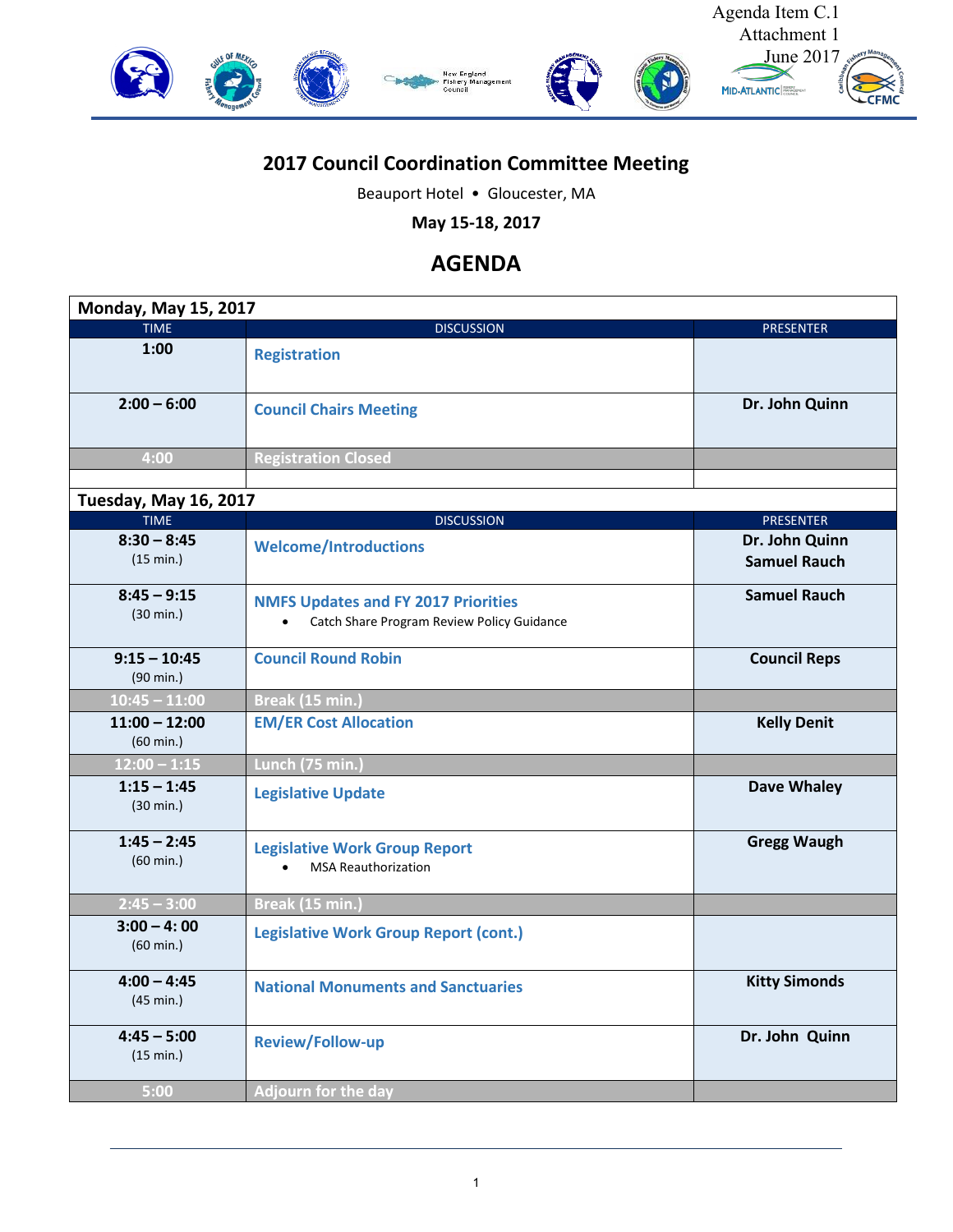



| <b>Wednesday, May 17</b>               |                                                                                                                                                                                                    |                                                                                                |
|----------------------------------------|----------------------------------------------------------------------------------------------------------------------------------------------------------------------------------------------------|------------------------------------------------------------------------------------------------|
| <b>TIME</b>                            | <b>DISCUSSION</b>                                                                                                                                                                                  | <b>PRESENTER</b>                                                                               |
| $8:30 - 9:30$<br>$(60 \text{ min.})$   | <b>NOAA GC Overview of Recent Legal Actions</b>                                                                                                                                                    | <b>Adam Issenberg</b>                                                                          |
| $9:30 - 10:30$<br>$(60 \text{ min.})$  | <b>Conflict of Interest Policy Guidance</b>                                                                                                                                                        | <b>Adam Issenberg</b>                                                                          |
| $10:30 - 10:45$                        | Break (15 min.)                                                                                                                                                                                    | <b>Council Reps</b>                                                                            |
| $10:45 - 11:45$<br>(60 min.)           | <b>Science Update</b><br>Best Scientific Information Available<br>$\bullet$<br>Stock Assessment Improvement Plan<br>$\bullet$                                                                      | <b>Dr. Cisco Werner</b>                                                                        |
| $11:45 - 12:15$<br>$(30 \text{ min.})$ | <b>SCS-6 Update</b>                                                                                                                                                                                | <b>Chuck Tracy</b>                                                                             |
| $12:15 - 1:30$                         | Lunch (75 min.)                                                                                                                                                                                    |                                                                                                |
| $1:30 - 2:45$<br>(75 min.)             | <b>Recreational Fisheries Overview</b><br><b>Round Table Summaries</b><br>$\bullet$<br>Alternative Management Concepts<br>$\bullet$<br><b>ACL Tracking</b><br>$\bullet$<br><b>Catch Estimation</b> | <b>Russell Dunn</b><br><b>Dr. Cisco Werner</b><br><b>Andy Streicheck</b><br><b>Gregg Waugh</b> |
| $2:45 - 3:00$                          | Break (15 min.)                                                                                                                                                                                    |                                                                                                |
| $3:00 - 4:00$<br>$(60 \text{ min.})$   | <b>Council Habitat Initiatives</b>                                                                                                                                                                 | <b>Dr. Chris Moore</b><br><b>Michelle Bachmann</b><br><b>Jessica Coakley</b>                   |
| $4:00 - 5:00$<br>$(60 \text{ min.})$   | <b>Enforcement Overview</b>                                                                                                                                                                        | <b>James Landon</b><br><b>Commander Jay Caputo</b>                                             |
| $5:00 - 5:15$<br>(15 min.)             | Review/Follow-up                                                                                                                                                                                   | Dr. John Quinn                                                                                 |
| 5:15                                   | <b>Adjourn for the day</b>                                                                                                                                                                         |                                                                                                |